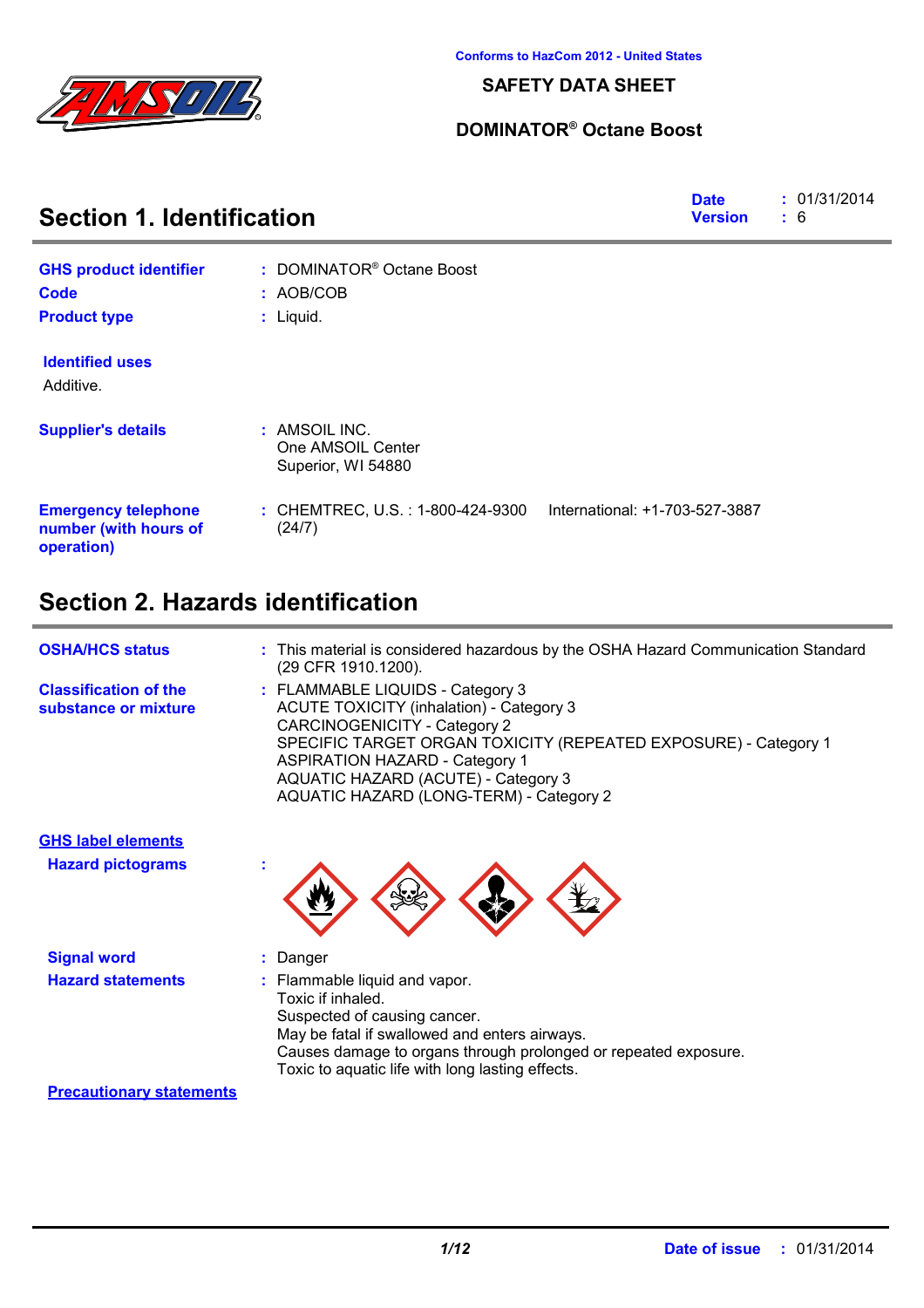| <b>Prevention</b>                          | : Obtain special instructions before use. Do not handle until all safety precautions have<br>been read and understood. Use personal protective equipment as required. Wear<br>protective gloves. Wear eye or face protection. Keep away from heat, hot surfaces,<br>sparks, open flames and other ignition sources. No smoking. Use explosion-proof<br>electrical, ventilating, lighting and all material-handling equipment. Use only non-<br>sparking tools. Take precautionary measures against static discharge. Keep container<br>tightly closed. Use only outdoors or in a well-ventilated area. Avoid release to the<br>environment. Do not breathe vapor. Do not eat, drink or smoke when using this<br>product. Wash hands thoroughly after handling. |
|--------------------------------------------|----------------------------------------------------------------------------------------------------------------------------------------------------------------------------------------------------------------------------------------------------------------------------------------------------------------------------------------------------------------------------------------------------------------------------------------------------------------------------------------------------------------------------------------------------------------------------------------------------------------------------------------------------------------------------------------------------------------------------------------------------------------|
| <b>Response</b>                            | : Collect spillage. Get medical attention if you feel unwell. IF exposed or concerned: Get<br>medical attention. IF INHALED: Remove victim to fresh air and keep at rest in a<br>position comfortable for breathing. Call a POISON CENTER or physician. IF<br>SWALLOWED: Immediately call a POISON CENTER or physician. Do NOT induce<br>vomiting. IF ON SKIN (or hair): Take off immediately all contaminated clothing. Rinse<br>skin with water or shower.                                                                                                                                                                                                                                                                                                   |
| <b>Storage</b>                             | : Store locked up. Store in a well-ventilated place. Keep cool.                                                                                                                                                                                                                                                                                                                                                                                                                                                                                                                                                                                                                                                                                                |
| <b>Disposal</b>                            | : Dispose of contents and container in accordance with all local, regional, national and<br>international regulations.                                                                                                                                                                                                                                                                                                                                                                                                                                                                                                                                                                                                                                         |
| <b>Hazards not otherwise</b><br>classified | : None known.                                                                                                                                                                                                                                                                                                                                                                                                                                                                                                                                                                                                                                                                                                                                                  |
|                                            |                                                                                                                                                                                                                                                                                                                                                                                                                                                                                                                                                                                                                                                                                                                                                                |

## **Section 3. Composition/information on ingredients**

| Substance/mixture                              | : Mixture        |
|------------------------------------------------|------------------|
| <b>Other means of</b><br><b>identification</b> | : Not available. |

| <b>CAS number/other identifiers</b> |                   |
|-------------------------------------|-------------------|
| <b>CAS number</b>                   | : Not applicable. |
| <b>Product code</b>                 | : AOB/COB         |
| <b>United States</b>                |                   |
| <b>Ingredient name</b>              |                   |
| Fuels, diesel, No 2                 |                   |

| Ingredient name                              | $\frac{9}{6}$ | <b>CAS number</b> |
|----------------------------------------------|---------------|-------------------|
| Fuels, diesel, No 2                          | $60 - 100$    | 68476-34-6        |
| Tricarbonyl(methylcyclopentadienyl)manganese | $1 - 5$       | 12108-13-3        |
| Solvent naphtha, heavy aromatic              | . - 5         | 64742-94-5        |
| Naphthalene                                  | $0.1 -$       | $91 - 20 - 3$     |

Any concentration shown as a range is to protect confidentiality or is due to batch variation.

**There are no additional ingredients present which, within the current knowledge of the supplier and in the concentrations applicable, are classified as hazardous to health or the environment and hence require reporting in this section.**

**Occupational exposure limits, if available, are listed in Section 8.**

## **Section 4. First aid measures**

### **Description of necessary first aid measures**

**Eye contact :**

: Immediately flush eyes with plenty of water, occasionally lifting the upper and lower eyelids. Check for and remove any contact lenses. Continue to rinse for at least 20 minutes. Get medical attention.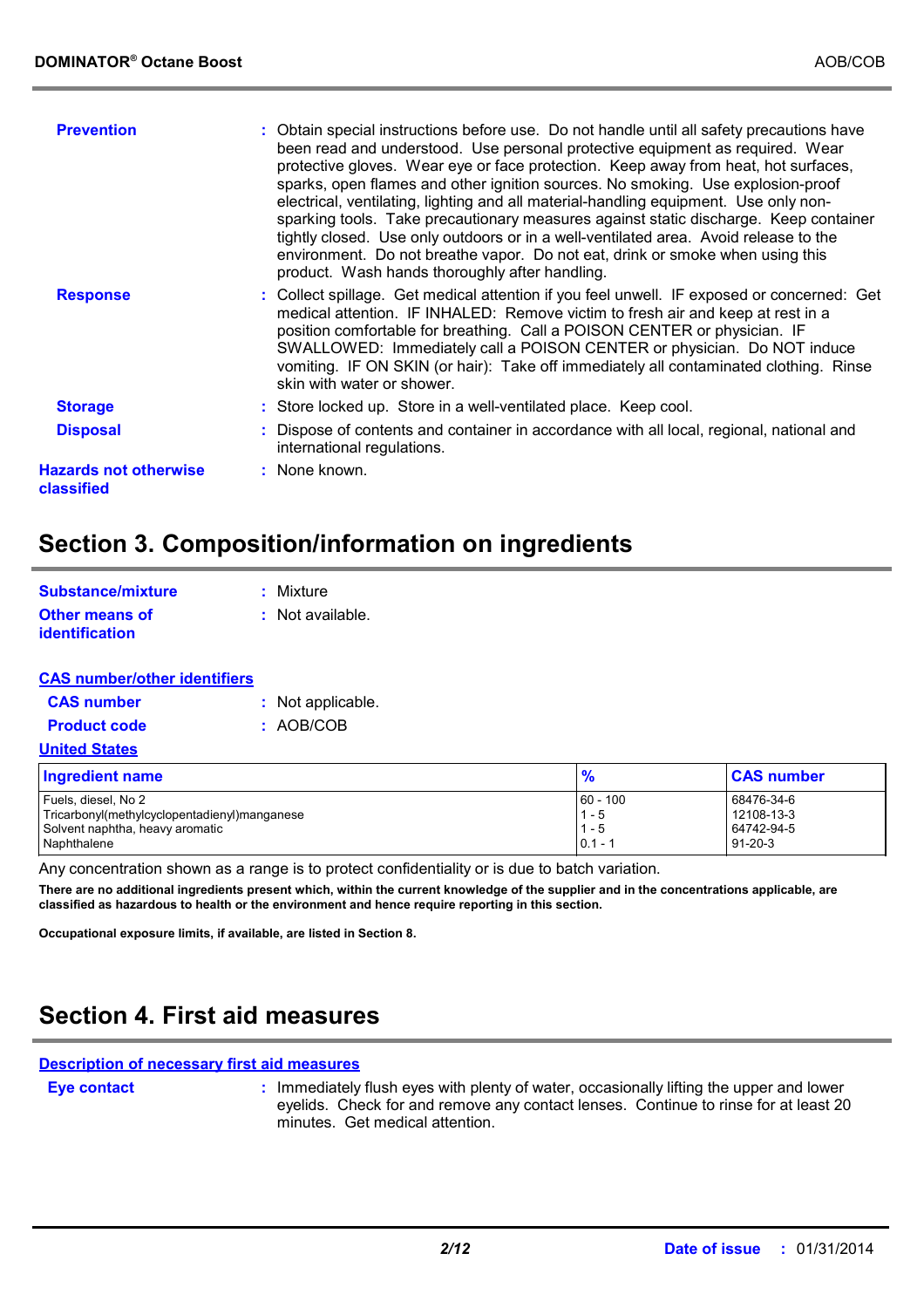| <b>Inhalation</b>                                  | : Remove victim to fresh air and keep at rest in a position comfortable for breathing. If it<br>is suspected that fumes are still present, the rescuer should wear an appropriate mask<br>or self-contained breathing apparatus. If not breathing, if breathing is irregular or if<br>respiratory arrest occurs, provide artificial respiration or oxygen by trained personnel. It<br>may be dangerous to the person providing aid to give mouth-to-mouth resuscitation.<br>Get medical attention. If necessary, call a poison center or physician. If unconscious,<br>place in recovery position and get medical attention immediately. Maintain an open<br>airway.                                                                                 |
|----------------------------------------------------|------------------------------------------------------------------------------------------------------------------------------------------------------------------------------------------------------------------------------------------------------------------------------------------------------------------------------------------------------------------------------------------------------------------------------------------------------------------------------------------------------------------------------------------------------------------------------------------------------------------------------------------------------------------------------------------------------------------------------------------------------|
| <b>Skin contact</b>                                | : Flush contaminated skin with plenty of water. Remove contaminated clothing and<br>shoes. Continue to rinse for at least 20 minutes. Get medical attention. Wash clothing<br>before reuse. Clean shoes thoroughly before reuse.                                                                                                                                                                                                                                                                                                                                                                                                                                                                                                                     |
| <b>Ingestion</b>                                   | : Get medical attention immediately. Call a poison center or physician. Wash out mouth<br>with water. Remove victim to fresh air and keep at rest in a position comfortable for<br>breathing. If material has been swallowed and the exposed person is conscious, give<br>small quantities of water to drink. Stop if the exposed person feels sick as vomiting may<br>be dangerous. Aspiration hazard if swallowed. Can enter lungs and cause damage.<br>Do not induce vomiting. If vomiting occurs, the head should be kept low so that vomit<br>does not enter the lungs. Never give anything by mouth to an unconscious person. If<br>unconscious, place in recovery position and get medical attention immediately. Maintain<br>an open airway. |
| Most important symptoms/effects, acute and delayed |                                                                                                                                                                                                                                                                                                                                                                                                                                                                                                                                                                                                                                                                                                                                                      |
| <b>Potential acute health effects</b>              |                                                                                                                                                                                                                                                                                                                                                                                                                                                                                                                                                                                                                                                                                                                                                      |

| Eye contact                         | : No known significant effects or critical hazards.                                                                                                                                                                                                                                                                     |  |
|-------------------------------------|-------------------------------------------------------------------------------------------------------------------------------------------------------------------------------------------------------------------------------------------------------------------------------------------------------------------------|--|
| <b>Inhalation</b>                   | $:$ Toxic if inhaled.                                                                                                                                                                                                                                                                                                   |  |
| <b>Skin contact</b>                 | : No known significant effects or critical hazards.                                                                                                                                                                                                                                                                     |  |
| <b>Ingestion</b>                    | : May be fatal if swallowed and enters airways.                                                                                                                                                                                                                                                                         |  |
| <b>Over-exposure signs/symptoms</b> |                                                                                                                                                                                                                                                                                                                         |  |
| <b>Eye contact</b>                  | : No known significant effects or critical hazards.                                                                                                                                                                                                                                                                     |  |
| <b>Inhalation</b>                   | : No known significant effects or critical hazards.                                                                                                                                                                                                                                                                     |  |
| <b>Skin contact</b>                 | : No known significant effects or critical hazards.                                                                                                                                                                                                                                                                     |  |
| <b>Ingestion</b>                    | : Adverse symptoms may include the following:<br>nausea or vomiting                                                                                                                                                                                                                                                     |  |
|                                     | <u>Indication of immediate medical attention and special treatment needed, if necessary</u>                                                                                                                                                                                                                             |  |
| <b>Notes to physician</b>           | : Treat symptomatically. Contact poison treatment specialist immediately if large<br>quantities have been ingested or inhaled.                                                                                                                                                                                          |  |
| <b>Specific treatments</b>          | : No specific treatment.                                                                                                                                                                                                                                                                                                |  |
| <b>Protection of first-aiders</b>   | : No action shall be taken involving any personal risk or without suitable training. If it is<br>suspected that fumes are still present, the rescuer should wear an appropriate mask or<br>self-contained breathing apparatus. It may be dangerous to the person providing aid to<br>give mouth-to-mouth resuscitation. |  |

**See toxicological information (Section 11)**

# **Section 5. Fire-fighting measures**

| <b>Extinguishing media</b>             |                                                           |
|----------------------------------------|-----------------------------------------------------------|
| <b>Suitable extinguishing</b><br>media | : Use dry chemical, $CO2$ , water spray (fog) or foam.    |
| Unsuitable extinguishing<br>media      | : Do not use water jet or water-based fire extinguishers. |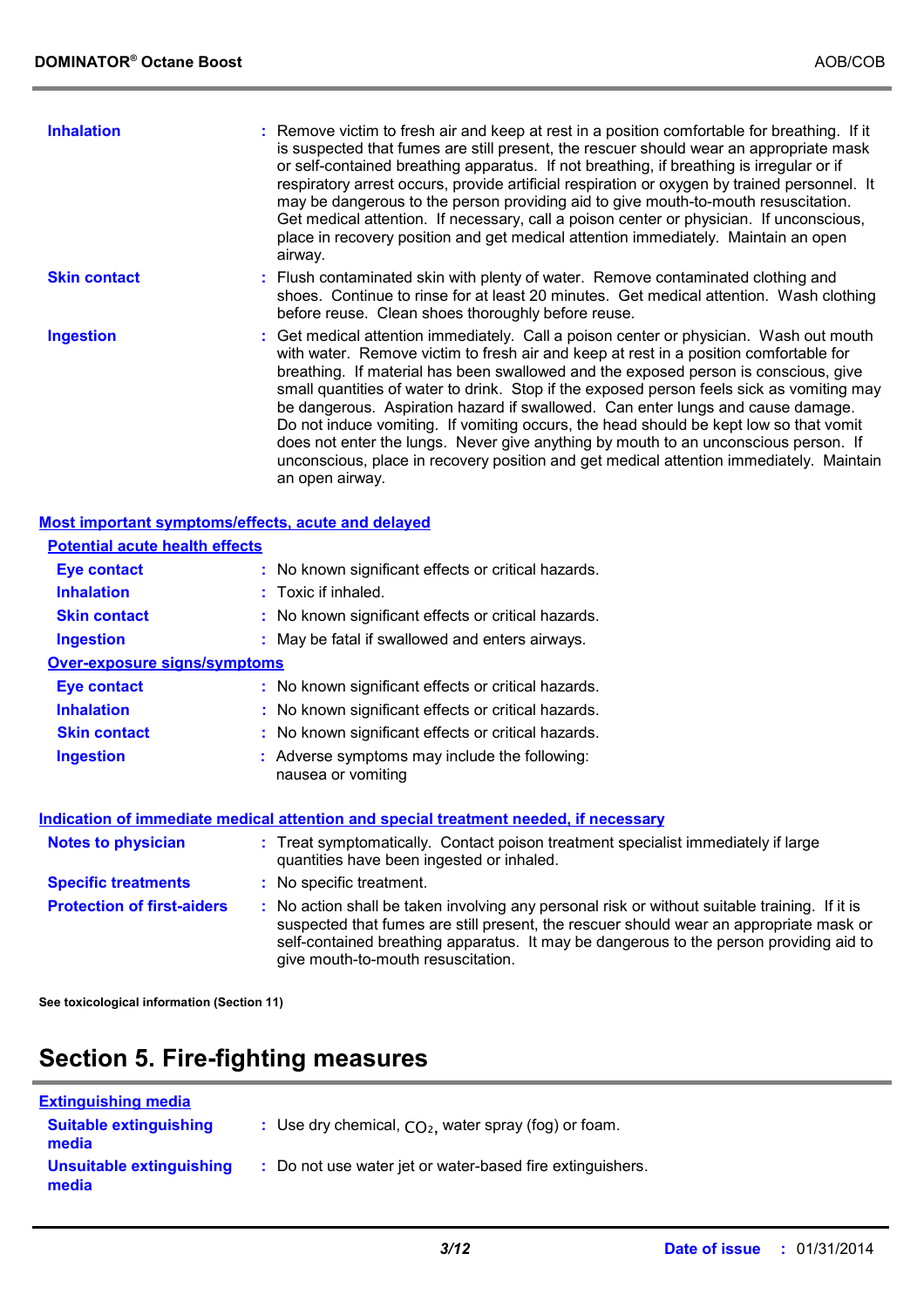| <b>Specific hazards arising</b><br>from the chemical     | : Flammable liquid and vapor. The vapor/gas is heavier than air and will spread along the<br>ground. Vapors may accumulate in low or confined areas or travel a considerable<br>distance to a source of ignition and flash back. This material is toxic to aquatic life with<br>long lasting effects. Fire water contaminated with this material must be contained and<br>prevented from being discharged to any waterway, sewer or drain. |
|----------------------------------------------------------|--------------------------------------------------------------------------------------------------------------------------------------------------------------------------------------------------------------------------------------------------------------------------------------------------------------------------------------------------------------------------------------------------------------------------------------------|
| <b>Hazardous thermal</b><br>decomposition products       | : Decomposition products may include the following materials:<br>carbon dioxide<br>carbon monoxide<br>metal oxide/oxides                                                                                                                                                                                                                                                                                                                   |
| <b>Special protective actions</b><br>for fire-fighters   | : Move containers from fire area if this can be done without risk. Use water spray to keep<br>fire-exposed containers cool.                                                                                                                                                                                                                                                                                                                |
| <b>Special protective</b><br>equipment for fire-fighters | : Fire-fighters should wear appropriate protective equipment and self-contained breathing<br>apparatus (SCBA) with a full face-piece operated in positive pressure mode.                                                                                                                                                                                                                                                                   |

### **Section 6. Accidental release measures**

|                                                              |    | <b>Personal precautions, protective equipment and emergency procedures</b>                                                                                                                                                                                                                                                                                                                                                                                                                                                                                                                                                                                                                                                                                        |
|--------------------------------------------------------------|----|-------------------------------------------------------------------------------------------------------------------------------------------------------------------------------------------------------------------------------------------------------------------------------------------------------------------------------------------------------------------------------------------------------------------------------------------------------------------------------------------------------------------------------------------------------------------------------------------------------------------------------------------------------------------------------------------------------------------------------------------------------------------|
| For non-emergency<br>personnel                               |    | : No action shall be taken involving any personal risk or without suitable training.<br>Evacuate surrounding areas. Keep unnecessary and unprotected personnel from<br>entering. Do not touch or walk through spilled material. Shut off all ignition sources.<br>No flares, smoking or flames in hazard area. Do not breathe vapor or mist. Provide<br>adequate ventilation. Wear appropriate respirator when ventilation is inadequate. Put<br>on appropriate personal protective equipment.                                                                                                                                                                                                                                                                    |
| For emergency responders                                     | ÷. | If specialised clothing is required to deal with the spillage, take note of any information<br>in Section 8 on suitable and unsuitable materials. See also the information in "For non-<br>emergency personnel".                                                                                                                                                                                                                                                                                                                                                                                                                                                                                                                                                  |
| <b>Environmental precautions</b>                             |    | : Avoid dispersal of spilled material and runoff and contact with soil, waterways, drains<br>and sewers. Inform the relevant authorities if the product has caused environmental<br>pollution (sewers, waterways, soil or air). Water polluting material. May be harmful to<br>the environment if released in large quantities. Collect spillage.                                                                                                                                                                                                                                                                                                                                                                                                                 |
| <b>Methods and materials for containment and cleaning up</b> |    |                                                                                                                                                                                                                                                                                                                                                                                                                                                                                                                                                                                                                                                                                                                                                                   |
| <b>Spill</b>                                                 |    | : Stop leak if without risk. Move containers from spill area. Use spark-proof tools and<br>explosion-proof equipment. Approach release from upwind. Prevent entry into sewers,<br>water courses, basements or confined areas. Wash spillages into an effluent treatment<br>plant or proceed as follows. Contain and collect spillage with non-combustible,<br>absorbent material e.g. sand, earth, vermiculite or diatomaceous earth and place in<br>container for disposal according to local regulations (see Section 13). Dispose via a<br>licensed waste disposal contractor. Contaminated absorbent material may pose the<br>same hazard as the spilled product. Note: see Section 1 for emergency contact<br>information and Section 13 for waste disposal. |

# **Section 7. Handling and storage**

**Precautions for safe handling**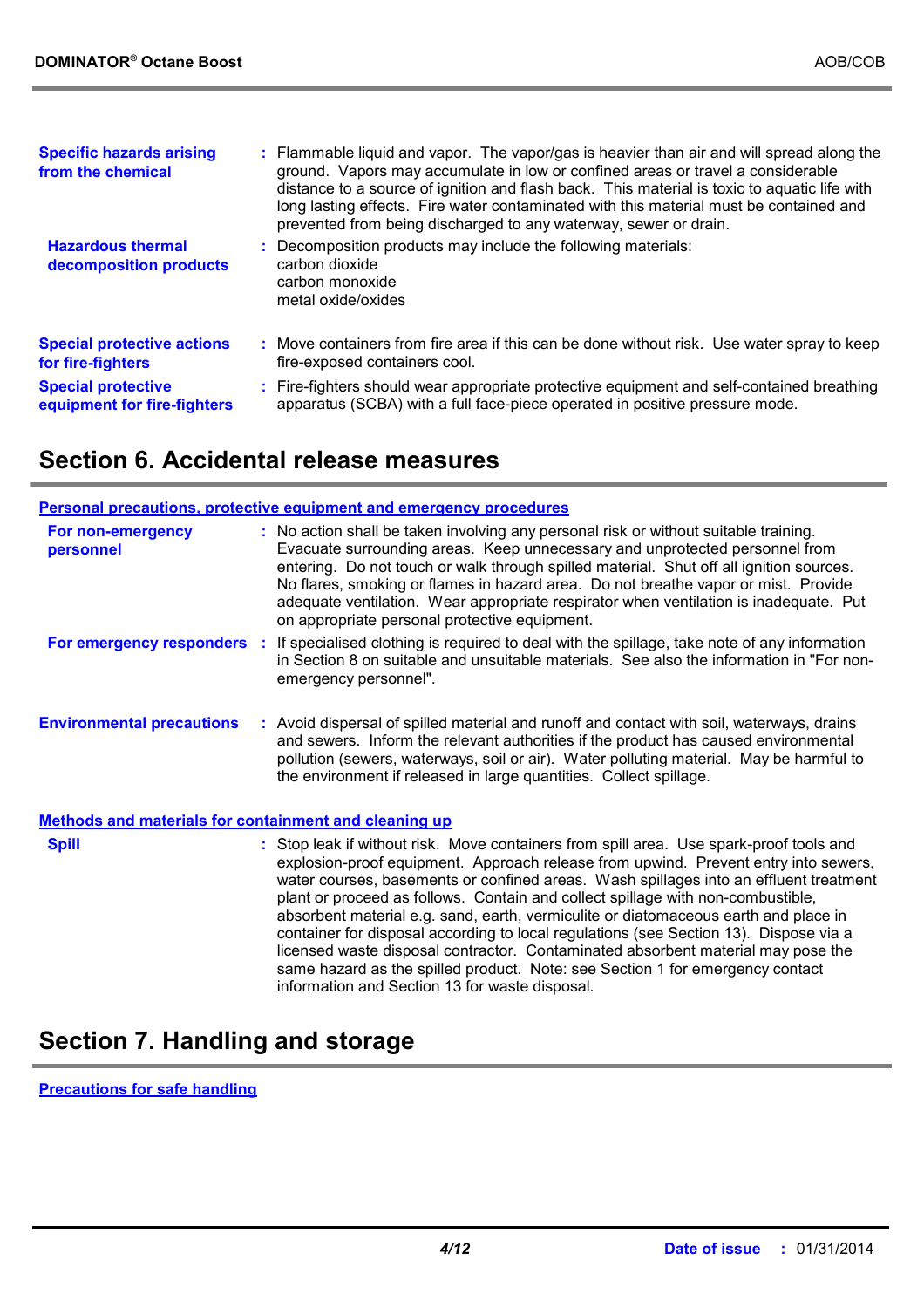| <b>Protective measures</b>                                                       | : Put on appropriate personal protective equipment (see Section 8). Avoid exposure -<br>obtain special instructions before use. Do not handle until all safety precautions have<br>been read and understood. Do not get in eyes or on skin or clothing. Do not breathe<br>vapor or mist. Do not swallow. Avoid release to the environment. Use only with<br>adequate ventilation. Wear appropriate respirator when ventilation is inadequate. Do<br>not enter storage areas and confined spaces unless adequately ventilated. Keep in the<br>original container or an approved alternative made from a compatible material, kept<br>tightly closed when not in use. Store and use away from heat, sparks, open flame or<br>any other ignition source. Use explosion-proof electrical (ventilating, lighting and<br>material handling) equipment. Use only non-sparking tools. Take precautionary<br>measures against electrostatic discharges. Empty containers retain product residue<br>and can be hazardous. Do not reuse container. |
|----------------------------------------------------------------------------------|-----------------------------------------------------------------------------------------------------------------------------------------------------------------------------------------------------------------------------------------------------------------------------------------------------------------------------------------------------------------------------------------------------------------------------------------------------------------------------------------------------------------------------------------------------------------------------------------------------------------------------------------------------------------------------------------------------------------------------------------------------------------------------------------------------------------------------------------------------------------------------------------------------------------------------------------------------------------------------------------------------------------------------------------|
| <b>Advice on general</b><br>occupational hygiene                                 | : Eating, drinking and smoking should be prohibited in areas where this material is<br>handled, stored and processed. Workers should wash hands and face before eating,<br>drinking and smoking. Remove contaminated clothing and protective equipment before<br>entering eating areas. See also Section 8 for additional information on hygiene<br>measures.                                                                                                                                                                                                                                                                                                                                                                                                                                                                                                                                                                                                                                                                           |
| <b>Conditions for safe storage,</b><br>including any<br><b>incompatibilities</b> | : Store in accordance with local regulations. Store in a segregated and approved area.<br>Store in original container protected from direct sunlight in a dry, cool and well-ventilated<br>area, away from incompatible materials (see Section 10) and food and drink. Store<br>locked up. Eliminate all ignition sources. Separate from oxidizing materials. Keep<br>container tightly closed and sealed until ready for use. Containers that have been<br>opened must be carefully resealed and kept upright to prevent leakage. Do not store in<br>unlabeled containers. Use appropriate containment to avoid environmental<br>contamination.                                                                                                                                                                                                                                                                                                                                                                                        |

### **Section 8. Exposure controls/personal protection**

#### **Control parameters**

#### **Occupational exposure limits**

| <b>Ingredient name</b>                       | <b>Exposure limits</b>                                                                                                                                                                                                                                                                                                                                                                                                                                                      |
|----------------------------------------------|-----------------------------------------------------------------------------------------------------------------------------------------------------------------------------------------------------------------------------------------------------------------------------------------------------------------------------------------------------------------------------------------------------------------------------------------------------------------------------|
| Fuels, diesel, No 2                          | ACGIH TLV (United States, 6/2013). Absorbed through skin.<br>TWA: 100 mg/m <sup>3</sup> , (measured as total hydrocarbons) 8 hours.<br>Form: Inhalable fraction and vapor                                                                                                                                                                                                                                                                                                   |
| Tricarbonyl(methylcyclopentadienyl)manganese | ACGIH TLV (United States, 6/2013). Absorbed through skin.<br>TWA: $0.2 \text{ mg/m}^3$ , (as Mn) 8 hours.<br>NIOSH REL (United States, 4/2013). Absorbed through skin.<br>TWA: $0.2 \text{ mg/m}^3$ , (as Mn) 10 hours.<br>OSHA PEL (United States, 2/2013).<br>CEIL: $5 \text{ mg/m}^3$ , (as Mn)                                                                                                                                                                          |
| Naphthalene                                  | ACGIH TLV (United States, 6/2013). Absorbed through skin.<br>STEL: 79 mg/m <sup>3</sup> 15 minutes.<br>STEL: 15 ppm 15 minutes.<br>TWA: $52 \text{ mg/m}^3$ 8 hours.<br>TWA: 10 ppm 8 hours.<br>NIOSH REL (United States, 4/2013).<br>STEL: 75 mg/m <sup>3</sup> 15 minutes.<br>STEL: 15 ppm 15 minutes.<br>TWA: 50 mg/m <sup>3</sup> 10 hours.<br>TWA: 10 ppm 10 hours.<br>OSHA PEL (United States, 2/2013).<br>TWA: 50 mg/m <sup>3</sup> 8 hours.<br>TWA: 10 ppm 8 hours. |

#### **Appropriate engineering controls**

**:** Use only with adequate ventilation. Use process enclosures, local exhaust ventilation or other engineering controls to keep worker exposure to airborne contaminants below any recommended or statutory limits. The engineering controls also need to keep gas, vapor or dust concentrations below any lower explosive limits. Use explosion-proof ventilation equipment.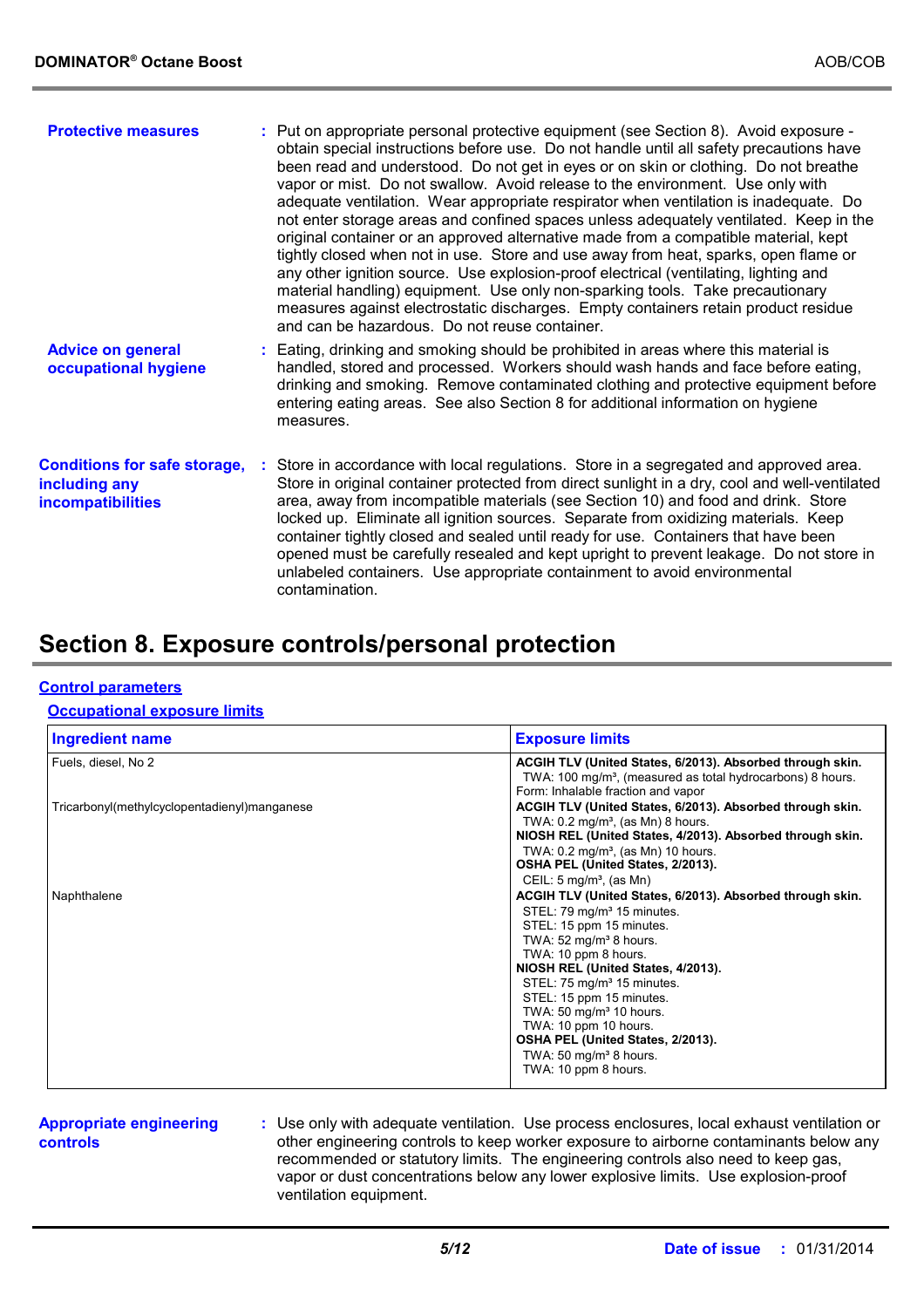| <b>Environmental exposure</b><br>controls | : Emissions from ventilation or work process equipment should be checked to ensure<br>they comply with the requirements of environmental protection legislation.                                                                                                                                                                                                                                                               |
|-------------------------------------------|--------------------------------------------------------------------------------------------------------------------------------------------------------------------------------------------------------------------------------------------------------------------------------------------------------------------------------------------------------------------------------------------------------------------------------|
| <b>Individual protection measures</b>     |                                                                                                                                                                                                                                                                                                                                                                                                                                |
| <b>Hygiene measures</b>                   | : Wash hands, forearms and face thoroughly after handling chemical products, before<br>eating, smoking and using the lavatory and at the end of the working period.<br>Appropriate techniques should be used to remove potentially contaminated clothing.<br>Wash contaminated clothing before reusing. Ensure that eyewash stations and safety<br>showers are close to the workstation location.                              |
| <b>Eye/face protection</b>                | : Safety eyewear complying with an approved standard should be used when a risk<br>assessment indicates this is necessary to avoid exposure to liquid splashes, mists,<br>gases or dusts. If contact is possible, the following protection should be worn, unless<br>the assessment indicates a higher degree of protection: safety glasses with side-<br>shields.                                                             |
| <b>Skin protection</b>                    |                                                                                                                                                                                                                                                                                                                                                                                                                                |
| <b>Hand protection</b>                    | : Chemical-resistant, impervious gloves complying with an approved standard should be<br>worn at all times when handling chemical products if a risk assessment indicates this is<br>necessary.                                                                                                                                                                                                                                |
| <b>Body protection</b>                    | : Personal protective equipment for the body should be selected based on the task being<br>performed and the risks involved and should be approved by a specialist before<br>handling this product. When there is a risk of ignition from static electricity, wear anti-<br>static protective clothing. For the greatest protection from static discharges, clothing<br>should include anti-static overalls, boots and gloves. |
| <b>Other skin protection</b>              | : Appropriate footwear and any additional skin protection measures should be selected<br>based on the task being performed and the risks involved and should be approved by a<br>specialist before handling this product.                                                                                                                                                                                                      |
| <b>Respiratory protection</b>             | : Use a properly fitted, air-purifying or supplied air respirator complying with an approved<br>standard if a risk assessment indicates this is necessary. Respirator selection must be<br>based on known or anticipated exposure levels, the hazards of the product and the safe<br>working limits of the selected respirator.                                                                                                |

# **Section 9. Physical and chemical properties**

| <b>Appearance</b>                               |                                                                   |
|-------------------------------------------------|-------------------------------------------------------------------|
| <b>Physical state</b>                           | $:$ Liquid.                                                       |
| <b>Color</b>                                    | $:$ Red.                                                          |
| <b>Odor</b>                                     | : Petroleum.                                                      |
| <b>Odor threshold</b>                           | $:$ Not available.                                                |
| рH                                              | $:$ Not available.                                                |
| <b>Melting point</b>                            | $:$ Not available.                                                |
| <b>Boiling point</b>                            | : 182.2 to 287.8°C (360 to 550°F)                                 |
| <b>Flash point</b>                              | : Closed cup: $60^{\circ}$ C (140 $^{\circ}$ F) [Pensky-Martens.] |
| <b>Evaporation rate</b>                         | : Not available.                                                  |
| <b>Flammability (solid, gas)</b>                | : Not available.                                                  |
| Lower and upper explosive<br>(flammable) limits | : Lower: $0.3\%$<br><b>Upper: 10%</b>                             |
| Vapor pressure                                  | $: 0.13$ to 1.3 kPa (1 to 10 mm Hg) [room temperature]            |
| <b>Vapor density</b>                            | : 4 to 5 [Air = 1]                                                |
| <b>Relative density</b>                         | $:$ Not available.                                                |
| <b>Solubility</b>                               | $:$ Negligible.                                                   |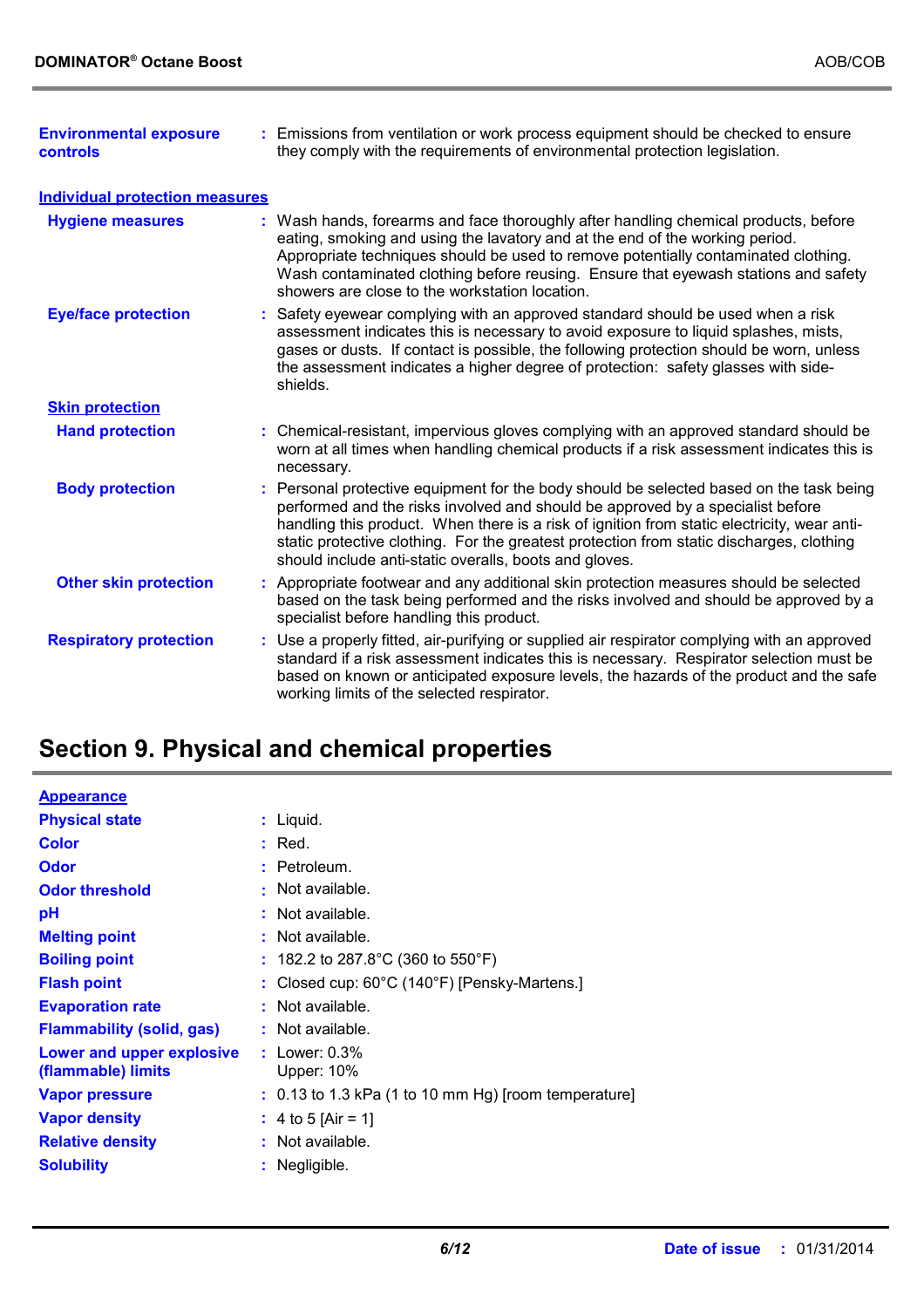| <b>Partition coefficient: n-</b><br>octanol/water | : Not available.                                                               |
|---------------------------------------------------|--------------------------------------------------------------------------------|
| <b>Auto-ignition temperature</b>                  | $: 260^{\circ}$ C (500 $^{\circ}$ F)                                           |
| <b>Decomposition temperature : Not available.</b> |                                                                                |
| <b>Viscosity</b>                                  | : Kinematic (40°C (104°F)): 0.013 to 0.021 cm <sup>2</sup> /s (1.3 to 2.1 cSt) |

# **Section 10. Stability and reactivity**

| <b>Reactivity</b>                                   | : No specific test data related to reactivity available for this product or its ingredients.                                                                                                                                               |
|-----------------------------------------------------|--------------------------------------------------------------------------------------------------------------------------------------------------------------------------------------------------------------------------------------------|
| <b>Chemical stability</b>                           | : The product is stable.                                                                                                                                                                                                                   |
| <b>Possibility of hazardous</b><br><b>reactions</b> | : Under normal conditions of storage and use, hazardous reactions will not occur.                                                                                                                                                          |
| <b>Conditions to avoid</b>                          | : Avoid all possible sources of ignition (spark or flame). Do not pressurize, cut, weld,<br>braze, solder, drill, grind or expose containers to heat or sources of ignition. Do not<br>allow vapor to accumulate in low or confined areas. |
| <b>Incompatible materials</b>                       | : Reactive or incompatible with the following materials: oxidizing materials.                                                                                                                                                              |
| <b>Hazardous decomposition</b><br>products          | : Under normal conditions of storage and use, hazardous decomposition products should<br>not be produced.                                                                                                                                  |

# **Section 11. Toxicological information**

### **Information on toxicological effects**

**Acute toxicity**

| <b>Product/ingredient name</b>                   | <b>Result</b>                   | <b>Species</b> | <b>Dose</b>          | <b>Exposure</b> |
|--------------------------------------------------|---------------------------------|----------------|----------------------|-----------------|
| Tricarbonyl(methylcyclopentadienyl)<br>manganese | LC50 Inhalation Dusts and mists | Rat            | $247 \text{ mg/m}^3$ | 1 hours         |
|                                                  | LC50 Inhalation Dusts and mists | Rat            | $176 \text{ mg/m}^3$ | 4 hours         |
|                                                  | LD50 Dermal                     | Rabbit         | 140 mg/kg            |                 |
|                                                  | LD50 Dermal                     | Rat            | 665 mg/kg            |                 |
|                                                  | LD50 Oral                       | Rat            | 8 mg/kg              |                 |
| Naphthalene                                      | LD50 Dermal                     | Rabbit         | $>20$ g/kg           |                 |
|                                                  | LD50 Oral                       | Rat            | 490 mg/kg            |                 |

#### **Irritation/Corrosion**

| <b>Product/ingredient name</b>                   | <b>Result</b>                                      | <b>Species</b>   | <b>Score</b> | <b>Exposure</b>              | <b>Observation</b> |
|--------------------------------------------------|----------------------------------------------------|------------------|--------------|------------------------------|--------------------|
| Tricarbonyl(methylcyclopentadienyl)<br>manganese | l Skin - Mild irritant                             | Rabbit           |              | 24 hours 100 mg   -          |                    |
| Solvent naphtha, heavy<br>aromatic               | l Skin - Mild irritant                             | Rabbit           |              | 24 hours $500 \mu L$         |                    |
| Naphthalene                                      | l Skin - Mild irritant<br>l Skin - Severe irritant | Rabbit<br>Rabbit |              | 495 mg<br>24 hours 0.05 mL - |                    |

#### **Sensitization**

There is no data available.

**Carcinogenicity Classification**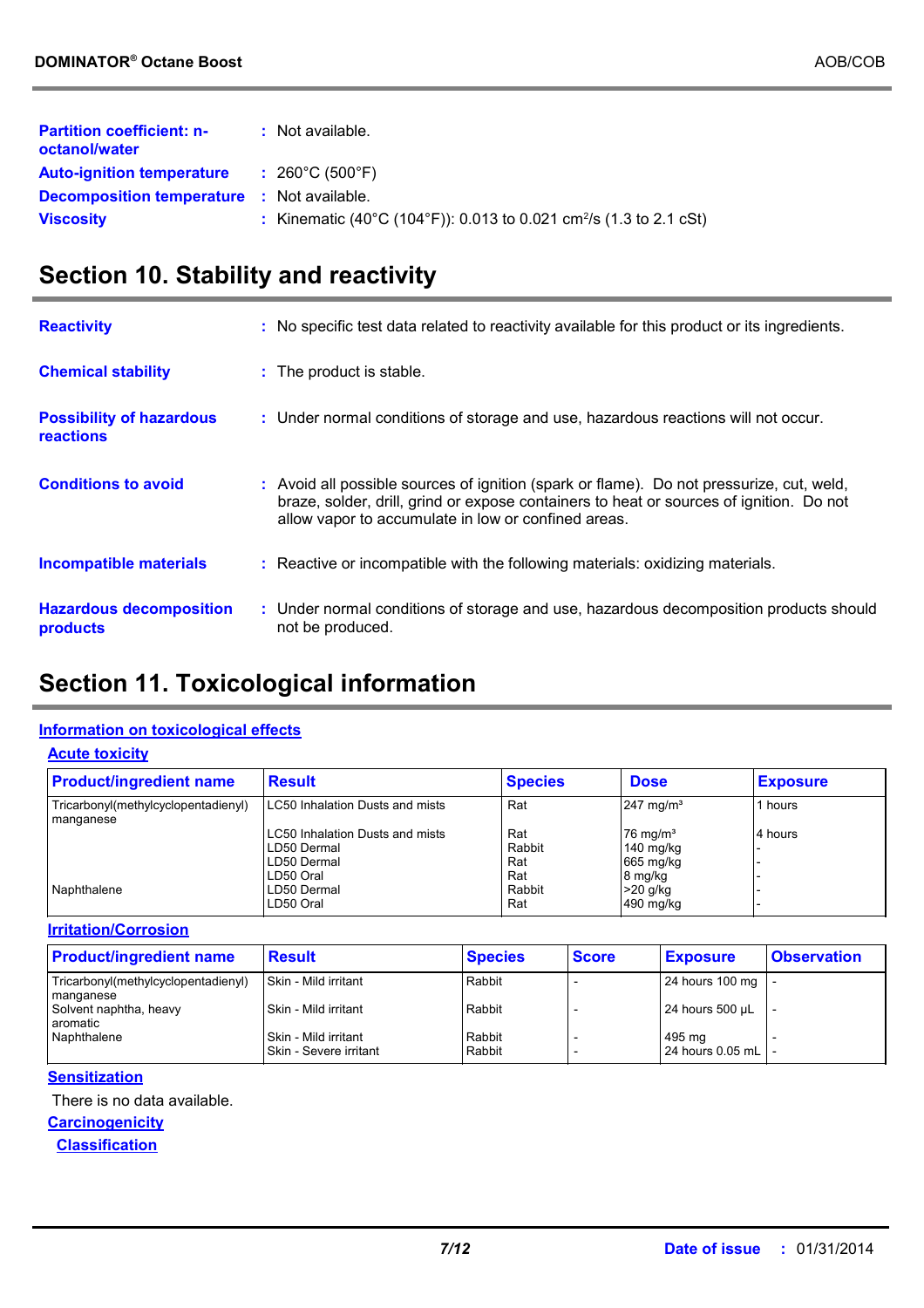| <b>Product/ingredient name</b>                                                           | <b>OSHA IARC</b>                                    |                                                                            | <b>NTP</b> |                                                                                |               |                                       | <b>ACGIH EPA</b>     |                        | <b>NIOSH</b> |
|------------------------------------------------------------------------------------------|-----------------------------------------------------|----------------------------------------------------------------------------|------------|--------------------------------------------------------------------------------|---------------|---------------------------------------|----------------------|------------------------|--------------|
| Fuels, diesel, No 2<br>Tricarbonyl(methylcyclopentadienyl)                               |                                                     |                                                                            |            |                                                                                |               |                                       | A <sub>3</sub><br>A4 |                        |              |
| manganese                                                                                |                                                     |                                                                            |            |                                                                                |               |                                       |                      |                        |              |
| Naphthalene                                                                              |                                                     | 2Β                                                                         |            | Reasonably anticipated to be a human carcinogen.                               |               |                                       | A4                   |                        | None.        |
| <b>Specific target organ toxicity (single exposure)</b>                                  |                                                     |                                                                            |            |                                                                                |               |                                       |                      |                        |              |
| There is no data available.                                                              |                                                     |                                                                            |            |                                                                                |               |                                       |                      |                        |              |
| <b>Specific target organ toxicity (repeated exposure)</b>                                |                                                     |                                                                            |            |                                                                                |               |                                       |                      |                        |              |
| <b>Name</b>                                                                              |                                                     |                                                                            |            | <b>Category</b>                                                                |               | <b>Route of</b><br>exposure           |                      | <b>Target organs</b>   |              |
| Fuels, diesel, No 2                                                                      |                                                     |                                                                            |            | Category 2                                                                     |               | Not determined                        |                      | bone marrow, liver and |              |
| Tricarbonyl(methylcyclopentadienyl)manganese                                             |                                                     |                                                                            |            | Category 1                                                                     |               | Inhalation                            | thymus<br>lungs      |                        |              |
| <b>Aspiration hazard</b>                                                                 |                                                     |                                                                            |            |                                                                                |               |                                       |                      |                        |              |
| <b>Name</b>                                                                              |                                                     |                                                                            |            |                                                                                | <b>Result</b> |                                       |                      |                        |              |
| Fuels, diesel, No 2                                                                      |                                                     |                                                                            |            |                                                                                |               | <b>ASPIRATION HAZARD - Category 1</b> |                      |                        |              |
| Solvent naphtha, heavy aromatic                                                          |                                                     |                                                                            |            |                                                                                |               | <b>ASPIRATION HAZARD - Category 1</b> |                      |                        |              |
|                                                                                          |                                                     |                                                                            |            |                                                                                |               |                                       |                      |                        |              |
| <b>Information on the likely</b><br>routes of exposure                                   |                                                     |                                                                            |            | : Dermal contact. Eye contact. Inhalation. Ingestion.                          |               |                                       |                      |                        |              |
| <b>Potential acute health effects</b>                                                    |                                                     |                                                                            |            |                                                                                |               |                                       |                      |                        |              |
| <b>Eye contact</b>                                                                       |                                                     |                                                                            |            |                                                                                |               |                                       |                      |                        |              |
| <b>Inhalation</b>                                                                        |                                                     | : No known significant effects or critical hazards.<br>: Toxic if inhaled. |            |                                                                                |               |                                       |                      |                        |              |
|                                                                                          | : No known significant effects or critical hazards. |                                                                            |            |                                                                                |               |                                       |                      |                        |              |
| <b>Skin contact</b>                                                                      |                                                     |                                                                            |            |                                                                                |               |                                       |                      |                        |              |
| <b>Ingestion</b>                                                                         |                                                     |                                                                            |            | : May be fatal if swallowed and enters airways.                                |               |                                       |                      |                        |              |
|                                                                                          |                                                     |                                                                            |            |                                                                                |               |                                       |                      |                        |              |
| <u>Symptoms related to the physical, chemical and toxicological characteristics</u>      |                                                     |                                                                            |            |                                                                                |               |                                       |                      |                        |              |
| <b>Eye contact</b>                                                                       |                                                     |                                                                            |            | : No known significant effects or critical hazards.                            |               |                                       |                      |                        |              |
| <b>Inhalation</b>                                                                        |                                                     |                                                                            |            | : No known significant effects or critical hazards.                            |               |                                       |                      |                        |              |
| <b>Skin contact</b>                                                                      |                                                     |                                                                            |            | No known significant effects or critical hazards.                              |               |                                       |                      |                        |              |
| <b>Ingestion</b>                                                                         |                                                     | nausea or vomiting                                                         |            | : Adverse symptoms may include the following:                                  |               |                                       |                      |                        |              |
|                                                                                          |                                                     |                                                                            |            |                                                                                |               |                                       |                      |                        |              |
| Delayed and immediate effects and also chronic effects from short and long term exposure |                                                     |                                                                            |            |                                                                                |               |                                       |                      |                        |              |
| <b>Short term exposure</b>                                                               |                                                     |                                                                            |            |                                                                                |               |                                       |                      |                        |              |
| <b>Potential immediate</b><br>effects                                                    |                                                     |                                                                            |            | : No known significant effects or critical hazards.                            |               |                                       |                      |                        |              |
| <b>Potential delayed effects</b>                                                         |                                                     |                                                                            |            | : No known significant effects or critical hazards.                            |               |                                       |                      |                        |              |
| <b>Long term exposure</b>                                                                |                                                     |                                                                            |            |                                                                                |               |                                       |                      |                        |              |
| <b>Potential immediate</b><br>effects                                                    |                                                     |                                                                            |            | : No known significant effects or critical hazards.                            |               |                                       |                      |                        |              |
| <b>Potential delayed effects</b>                                                         |                                                     |                                                                            |            | : No known significant effects or critical hazards.                            |               |                                       |                      |                        |              |
| <b>Potential chronic health effects</b>                                                  |                                                     |                                                                            |            |                                                                                |               |                                       |                      |                        |              |
| <b>General</b>                                                                           |                                                     |                                                                            |            | : Causes damage to organs through prolonged or repeated exposure.              |               |                                       |                      |                        |              |
| <b>Carcinogenicity</b>                                                                   | exposure.                                           |                                                                            |            | : Suspected of causing cancer. Risk of cancer depends on duration and level of |               |                                       |                      |                        |              |
| <b>Mutagenicity</b>                                                                      |                                                     |                                                                            |            | : No known significant effects or critical hazards.                            |               |                                       |                      |                        |              |
| <b>Teratogenicity</b>                                                                    |                                                     |                                                                            |            | : No known significant effects or critical hazards.                            |               |                                       |                      |                        |              |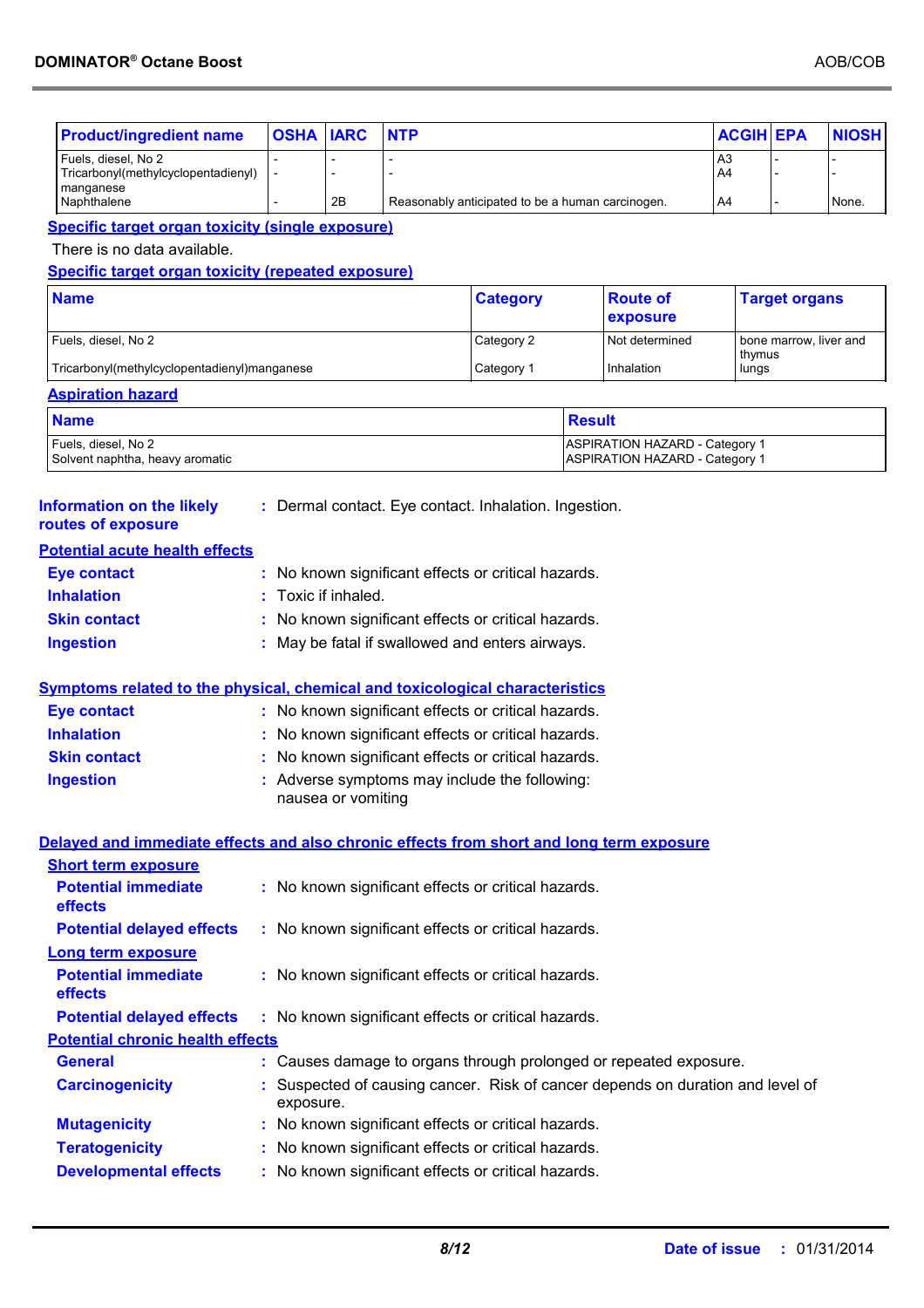**Fertility effects :** No known significant effects or critical hazards.

#### **Numerical measures of toxicity**

| <b>Acute toxicity estimates</b>       |                                            |  |  |  |  |
|---------------------------------------|--------------------------------------------|--|--|--|--|
| Route                                 | <b>ATE</b> value                           |  |  |  |  |
| Oral<br>Dermal<br>Inhalation (vapors) | 5405.4 mg/kg<br>7567.6 mg/kg<br>2.182 mg/L |  |  |  |  |

### **Section 12. Ecological information**

#### **Toxicity**

| <b>Product/ingredient name</b> | <b>Result</b>                     | <b>Species</b>                           | <b>Exposure</b> |
|--------------------------------|-----------------------------------|------------------------------------------|-----------------|
| Naphthalene                    | Acute EC50 1600 µg/l Fresh water  | Daphnia - Daphnia magna - Neonate        | 48 hours        |
|                                | Acute LC50 2350 µg/l Marine water | Crustaceans - Palaemonetes pugio         | 48 hours        |
|                                | Acute LC50 213 µg/l Fresh water   | Fish - Melanotaenia fluviatilis - Larvae | 96 hours        |
|                                | Chronic NOEC 0.67 ppm Fresh water | Fish - Oncorhynchus kisutch              | 40 days         |

#### **Persistence and degradability**

There is no data available.

#### **Bioaccumulative potential**

| <b>Product/ingredient name</b>                             | $LogP_{ow}$ | <b>BCF</b>  | <b>Potential</b> |
|------------------------------------------------------------|-------------|-------------|------------------|
| Fuels, diesel, No 2<br>Tricarbonyl(methylcyclopentadienyl) | >3.3<br>3.4 |             | low<br>low       |
| manganese<br>Solvent naphtha, heavy<br>aromatic            | 2.8 to 6.5  | 99 to 5780  | high             |
| Naphthalene                                                | 3.4         | 36.5 to 168 | low              |

### **Other adverse effects** : No known significant effects or critical hazards. **Soil/water partition coefficient (Koc) :** There is no data available. **Mobility in soil**

## **Section 13. Disposal considerations**

|  | <b>Disposal methods</b> |  |
|--|-------------------------|--|
|  |                         |  |

**Disposal methods** : The generation of waste should be avoided or minimized wherever possible. Disposal of this product, solutions and any by-products should comply with the requirements of environmental protection and waste disposal legislation and any regional local authority requirements. Dispose of surplus and non-recyclable products via a licensed waste disposal contractor. Waste should not be disposed of untreated to the sewer unless fully compliant with the requirements of all authorities with jurisdiction. Waste packaging should be recycled. Incineration or landfill should only be considered when recycling is not feasible. This material and its container must be disposed of in a safe way. Care should be taken when handling empty containers that have not been cleaned or rinsed out. Empty containers or liners may retain some product residues. Vapor from product residues may create a highly flammable or explosive atmosphere inside the container. Do not cut, weld or grind used containers unless they have been cleaned thoroughly internally. Avoid dispersal of spilled material and runoff and contact with soil,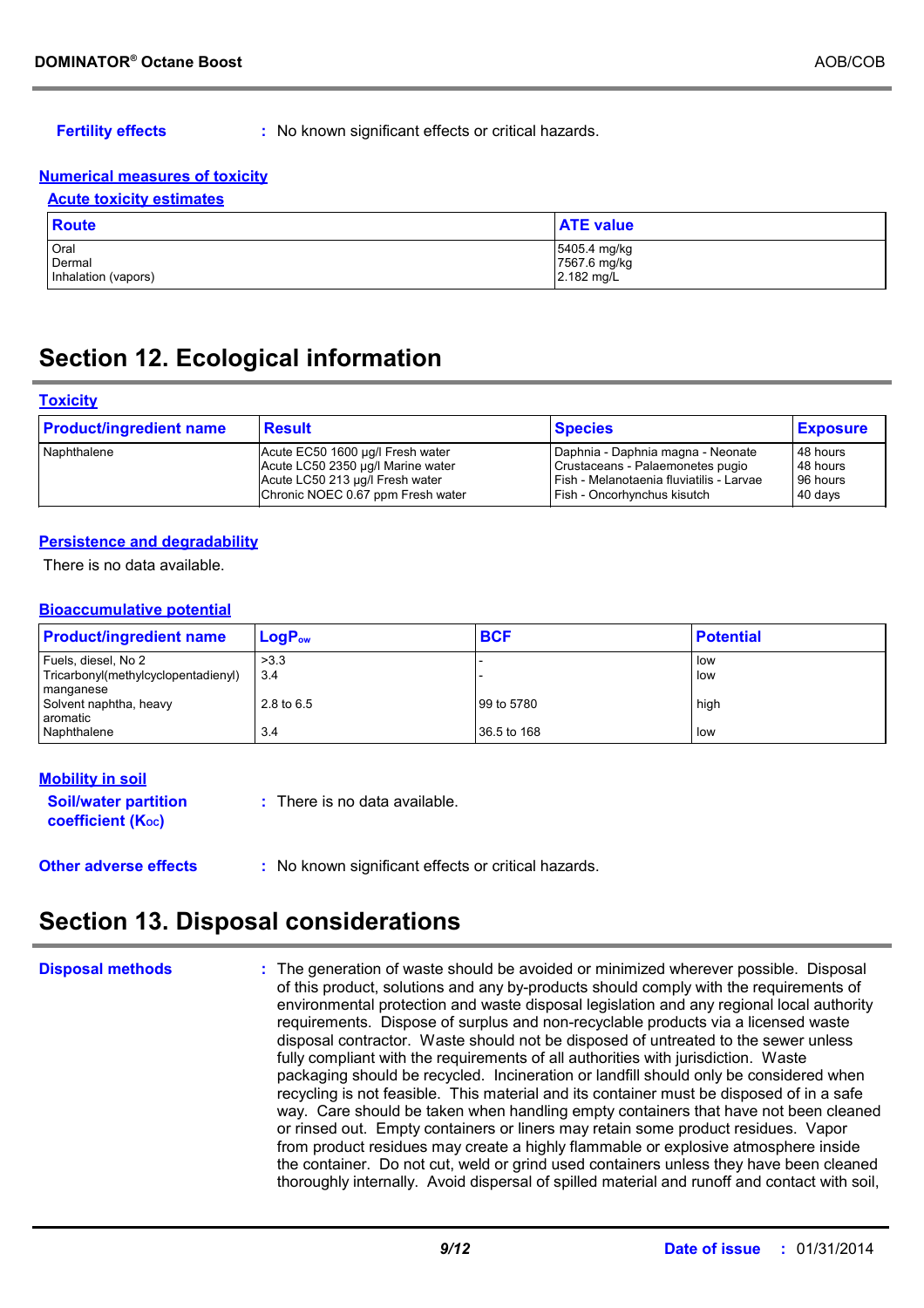waterways, drains and sewers.

# **Section 14. Transport information**

|                                      | <b>DOT Classification</b>                                                                                                | <b>IMDG</b>                                  | <b>IATA</b>    |
|--------------------------------------|--------------------------------------------------------------------------------------------------------------------------|----------------------------------------------|----------------|
| <b>UN number</b>                     | NA1993                                                                                                                   | Not regulated.                               | Not regulated. |
| <b>UN proper</b><br>shipping name    | COMBUSTIBLE LIQUID, N.O.S. (Fuels,<br>diesel, No 2)                                                                      |                                              |                |
| <b>Transport</b><br>hazard class(es) | 3                                                                                                                        |                                              |                |
| <b>Packing group</b>                 | $\mathbf{III}$                                                                                                           |                                              |                |
| <b>Environmental</b><br>hazards      | No.                                                                                                                      | No.                                          | No.            |
| <b>Additional</b><br>information     | Non-bulk packages (less than or equal to<br>119 gal) of combustible liquids are not<br>regulated as hazardous materials. | <b>Emergency schedules (EmS)</b><br>F-A, S-A |                |

**AERG :** 128

**Special precautions for user** : Transport within user's premises: always transport in closed containers that are upright and secure. Ensure that persons transporting the product know what to do in the event of an accident or spillage.

**Transport in bulk according :** Not available. **to Annex II of MARPOL 73/78 and the IBC Code**

# **Section 15. Regulatory information**

| <b>U.S. Federal regulations</b>                                                   | : TSCA 8(a) PAIR: Naphthalene<br>TSCA 8(a) CDR Exempt/Partial exemption: Not determined<br>United States inventory (TSCA 8b): All components are listed or exempted.<br>Clean Water Act (CWA) 307: Naphthalene<br>Clean Water Act (CWA) 311: Naphthalene |
|-----------------------------------------------------------------------------------|----------------------------------------------------------------------------------------------------------------------------------------------------------------------------------------------------------------------------------------------------------|
| <b>Clean Air Act Section 112</b><br>(b) Hazardous Air<br><b>Pollutants (HAPS)</b> | : Listed                                                                                                                                                                                                                                                 |
| <b>Clean Air Act Section 602</b><br><b>Class I Substances</b>                     | : Not listed                                                                                                                                                                                                                                             |
| <b>Clean Air Act Section 602</b><br><b>Class II Substances</b>                    | : Not listed                                                                                                                                                                                                                                             |
| <b>DEA List I Chemicals</b><br>(Precursor Chemicals)                              | : Not listed                                                                                                                                                                                                                                             |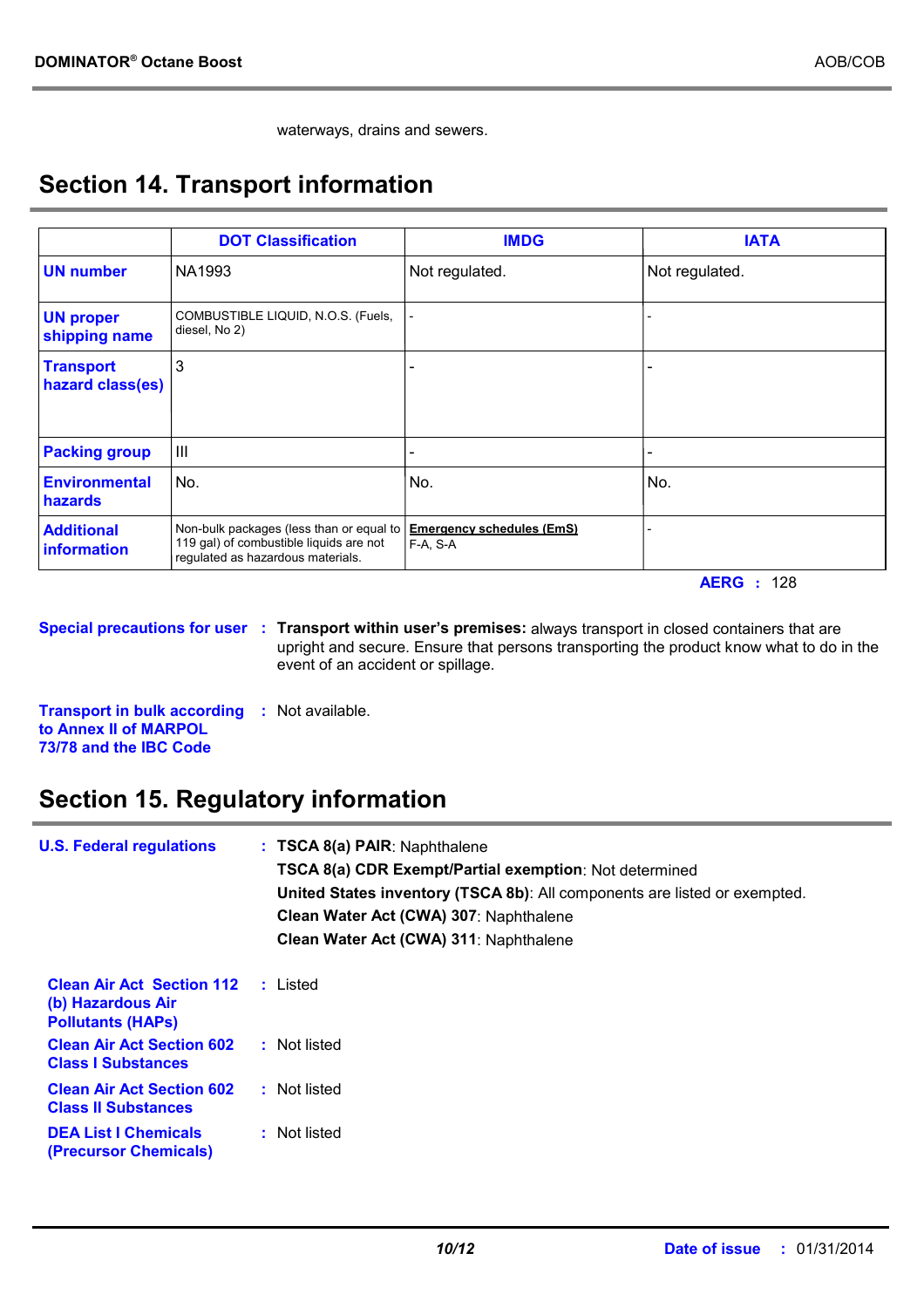#### **DEA List II Chemicals (Essential Chemicals) :** Not listed

#### **SARA 302/304**

### **Composition/information on ingredients**

|                                              |                    |            | <b>SARA 302 TPQ</b> |           | <b>SARA 304 RQ</b> |           |
|----------------------------------------------|--------------------|------------|---------------------|-----------|--------------------|-----------|
| <b>Name</b>                                  | $\mathbf{O}$<br>70 | <b>EHS</b> | (lbs)               | (gallons) | (lbs)              | (gallons) |
| Tricarbonyl(methylcyclopentadienyl)manganese | - 5                | Yes.       | 100                 | 8.7       | 100                | 8.7       |

**SARA 304 RQ :** 5405.4 lbs / 2454.1 kg

### **SARA 311/312**

**Classification :** Fire hazard

Immediate (acute) health hazard Delayed (chronic) health hazard

#### **Composition/information on ingredients**

| <b>Name</b>                                  | $\frac{9}{6}$ | <b>Fire</b> | <b>Sudden</b><br><b>hazard</b> release of<br><b>pressure</b> | <b>Reactive</b> | <b>Immediate</b><br>(acute)<br>health<br>hazard | <b>Delayed</b><br>(chronic)<br>health<br>hazard |
|----------------------------------------------|---------------|-------------|--------------------------------------------------------------|-----------------|-------------------------------------------------|-------------------------------------------------|
| Fuels, diesel, No 2                          | $60 - 100$    | Yes.        | No.                                                          | No.             | Yes.                                            | Yes.                                            |
| Tricarbonyl(methylcyclopentadienyl)manganese | $1 - 5$       | No.         | No.                                                          | No.             | Yes.                                            | Yes.                                            |
| Naphthalene                                  | $0.1 - 1$     | No.         | No.                                                          | No.             | Yes.                                            | Yes.                                            |

#### **SARA 313**

|                              | <b>Product name</b>                          | <b>CAS number</b> | %         |
|------------------------------|----------------------------------------------|-------------------|-----------|
| <b>Form R - Reporting</b>    | Tricarbonyl(methylcyclopentadienyl)manganese | 12108-13-3        | $-5$      |
| requirements                 | Naphthalene                                  | $91 - 20 - 3$     | $0.1 - 1$ |
| <b>Supplier notification</b> | Tricarbonyl(methylcyclopentadienyl)manganese | 12108-13-3        | - 5       |
|                              | Naphthalene                                  | $91 - 20 - 3$     | $0.1 - 1$ |

SARA 313 notifications must not be detached from the SDS and any copying and redistribution of the SDS shall include copying and redistribution of the notice attached to copies of the SDS subsequently redistributed.

### **State regulations**

| <b>Massachusetts</b> | : The following components are listed: Tricarbonyl(methylcyclopentadienyl)manganese                 |
|----------------------|-----------------------------------------------------------------------------------------------------|
| <b>New York</b>      | : The following components are listed: Tricarbonyl(methylcyclopentadienyl)manganese;<br>Naphthalene |
| <b>New Jersey</b>    | : The following components are listed: Tricarbonyl(methylcyclopentadienyl)manganese;<br>Naphthalene |
| <b>Pennsylvania</b>  | : The following components are listed: Tricarbonyl(methylcyclopentadienyl)manganese;<br>Naphthalene |
|                      |                                                                                                     |

#### **California Prop. 65**

**WARNING:** This product contains a chemical known to the State of California to cause cancer.

| <b>Ingredient name</b> | <b>Cancer</b> | Reproductive | No significant risk<br><b>level</b> | <b>Maximum</b><br>acceptable dosage<br><b>level</b> |
|------------------------|---------------|--------------|-------------------------------------|-----------------------------------------------------|
| Naphthalene            | Yes.          | No.          | Yes.                                | No.                                                 |

#### **International regulations**

### **Chemical Weapon Convention List Schedules I, II & III Chemicals**

| <b>Ingredient name</b> | <b>List name</b> | <b>Status</b> |
|------------------------|------------------|---------------|
| Not listed.            |                  |               |

### **Montreal Protocol (Annexes A, B, C, E)**